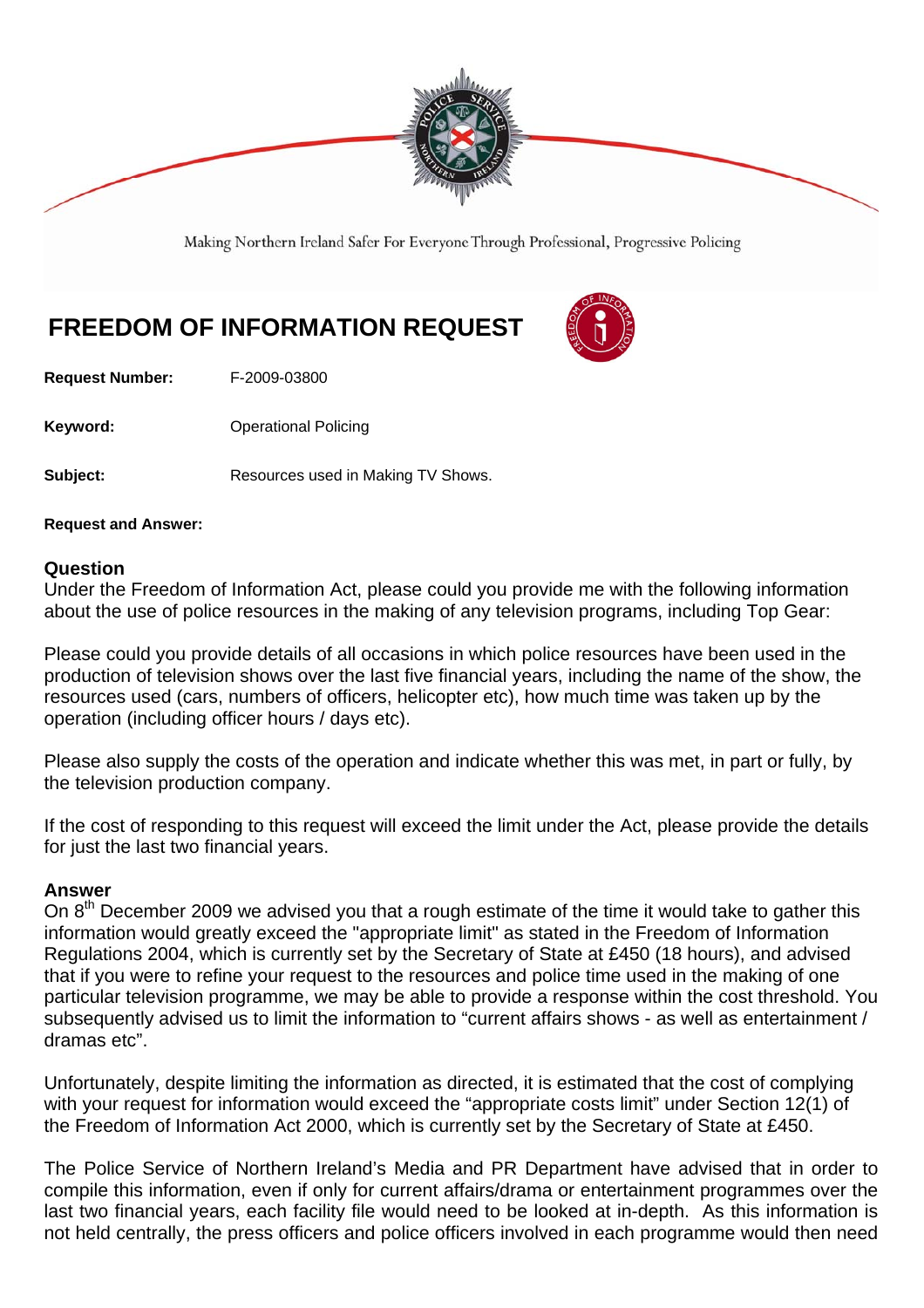to provide individual details of their input into the show and resources used during each. Depending on the programme this could range from 1 hour to 1 entire weekend of filming and could also involve weeks of planning via phone-calls, emails and meetings.

In the past 2 years the PSNI have facilitated 141 live and pre-recorded TV programmes. These figures are not broken down by type of programme. To do this alone would require at least 15 minutes to look at each of the 141 files in order to establish what type of programme the facility was for. Therefore to even establish how many 'current affairs/drama or entertainment' programmes we have contributed to would take in excess of 35 hours.

In relation to the specific query regarding Top Gear, this was dealt with by the Belfast Harbour Police and not the Police Service of Northern Ireland. Please advise if you wish us to transfer the request on your behalf. Alternatively you can forward your request to barry.Johnston@belfast-harbour.co.uk

In accordance with the Freedom of Information Act 2000, this letter should be considered as a Refusal Notice, and the request has therefore been closed.

In order to provide information within the cost threshold we have contacted each of our District Command Units for any information that they may hold in relation to TV Programmes made within their local command areas. Whilst there is no standardised way to collate the requested information within the eight different Districts, some were able to retrieve some limited information within the cost threshold. Please see the table below containing these details.

If you have any queries regarding your request or this decision please do not hesitate to contact me on 028 9070 0164. When contacting the Freedom of Information Team, please quote the reference number listed at the beginning of this letter.

If you are dissatisfied in any way with the handling of your request, you have the right to request a review. You should do this as soon as possible, or in any case within two months of the date of issue of this letter. In the event that you require a review to be undertaken, you can do so by writing to the Head of Freedom of Information, PSNI Headquarters, 65 Knock Road, Belfast, BT5 6LE or by emailing foi@psni.pnn.police.uk.

If following an internal review, carried out by an independent decision maker, you were to remain dissatisfied in any way with the handling of the request you may make a complaint, under Section 50 of the Freedom of Information Act, to the Information Commissioner's Office and ask that they investigate whether the PSNI has complied with the terms of the Freedom of Information Act. You can write to the Information Commissioner at Information Commissioner's Office, Wycliffe House, Water Lane, Wilmslow, Cheshire, SK9 5AF. In most circumstances the Information Commissioner will not investigate a complaint unless an internal review procedure has been carried out, however the Commissioner has the option to investigate the matter at his discretion.

Please be advised that PSNI replies under Freedom of Information may be released into the public domain via our website @ www.psni.police.uk

Personal details in respect of your request have, where applicable, been removed to protect confidentiality.